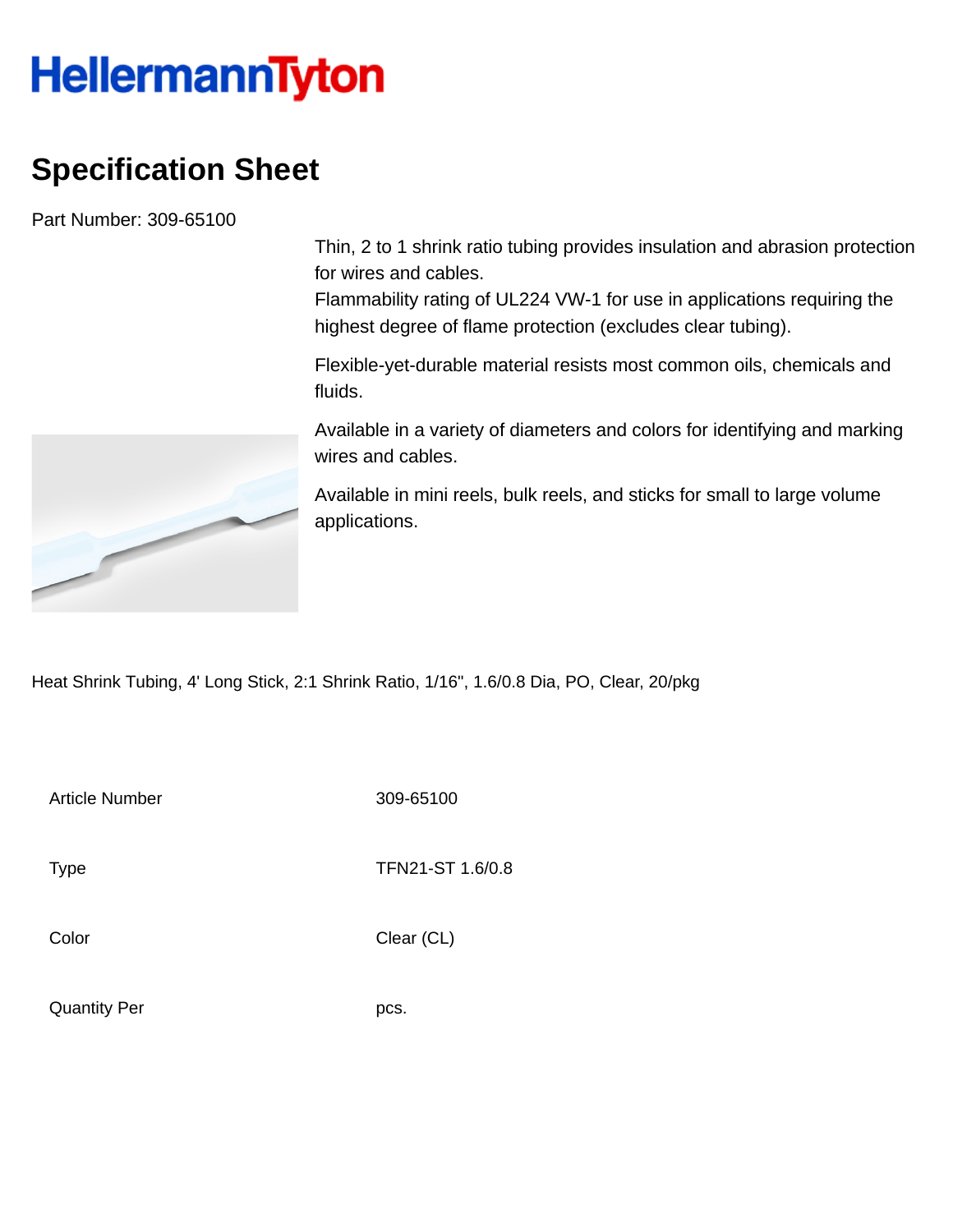| <b>Product Description</b>   | TFN21 is a highly flexible thin wall heat shrink tubing with a 2 to 1<br>shrink ratio and excellent flame retardant properties. In addition to<br>providing insulation and abrasion protection for wires and cables, the<br>polyolefin material also offers resistance to oils, solvents and<br>chemicals. Available in mini reels, bulk reels and sticks, for small to<br>large volume applications. |
|------------------------------|-------------------------------------------------------------------------------------------------------------------------------------------------------------------------------------------------------------------------------------------------------------------------------------------------------------------------------------------------------------------------------------------------------|
| <b>Short Description</b>     | Heat Shrink Tubing, 4' Long Stick, 2:1 Shrink Ratio, 1/16", 1.6/0.8<br>Dia, PO, Clear, 20/pkg                                                                                                                                                                                                                                                                                                         |
| <b>Global Part Name</b>      | TFN21-ST 1.6/0.8-PO-X-CL                                                                                                                                                                                                                                                                                                                                                                              |
| Variant                      | Thin-Wall                                                                                                                                                                                                                                                                                                                                                                                             |
| Nominal Diameter (Imperial)  | 0.06                                                                                                                                                                                                                                                                                                                                                                                                  |
| Nominal Diameter (Metric)    | 1.6                                                                                                                                                                                                                                                                                                                                                                                                   |
| Wall Thickness WT (Imperial) | .016                                                                                                                                                                                                                                                                                                                                                                                                  |
| Wall Thickness WT (Metric)   | 0.40                                                                                                                                                                                                                                                                                                                                                                                                  |
|                              |                                                                                                                                                                                                                                                                                                                                                                                                       |
| Material                     | Polyolefin, cross-linked (PO-X)                                                                                                                                                                                                                                                                                                                                                                       |
| <b>Material Shortcut</b>     | PO-X                                                                                                                                                                                                                                                                                                                                                                                                  |
| Flammability                 | UL 224 VW-1 (except clear)                                                                                                                                                                                                                                                                                                                                                                            |
| Halogen Free                 | No                                                                                                                                                                                                                                                                                                                                                                                                    |